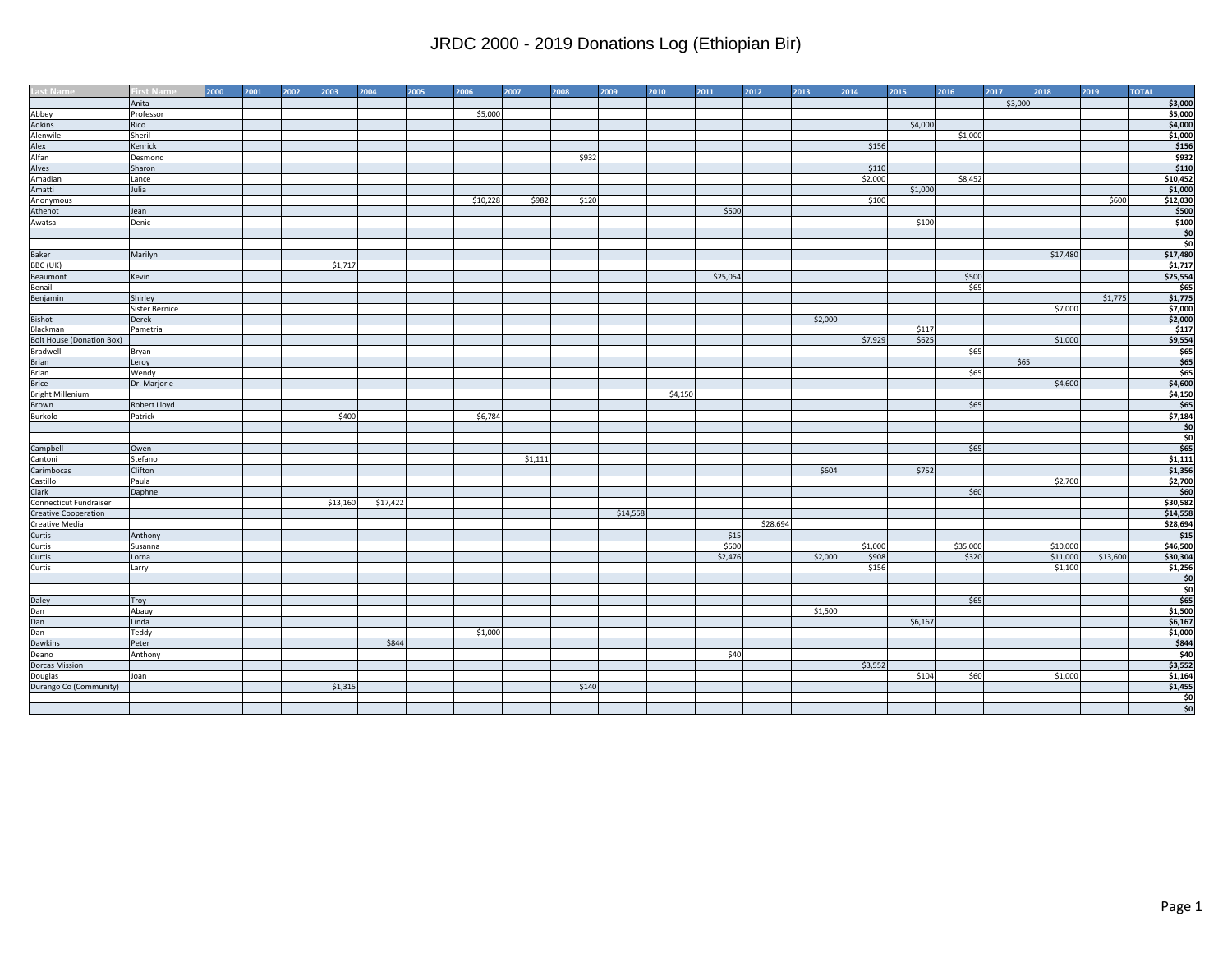| Last Name                                                                                                       | <b>irst Name</b>      | 2000 | 2001 | 2002 | 2003  | 2004    | 2005    | 2006    | 2007  | 2008  | 2009     | 2010  | 2011    | 2012    | 2013    | 2014     | 2015     | 2016    | 2017    | 2018     | 2019     | <b>TOTAL</b>                 |
|-----------------------------------------------------------------------------------------------------------------|-----------------------|------|------|------|-------|---------|---------|---------|-------|-------|----------|-------|---------|---------|---------|----------|----------|---------|---------|----------|----------|------------------------------|
|                                                                                                                 | Patricia              |      |      |      |       |         |         |         |       |       |          |       |         |         |         |          |          | \$65    |         |          |          | \$65                         |
| Edwards                                                                                                         | Theophelos            |      |      |      |       |         |         |         |       |       |          |       |         |         |         |          |          | \$60    |         |          |          | \$60                         |
| <b>Exodus Exhibition</b>                                                                                        |                       |      |      |      |       |         |         |         |       |       |          |       | \$2,000 | \$1,000 |         |          |          |         |         |          |          | \$3,000                      |
|                                                                                                                 |                       |      |      |      |       |         |         |         |       |       |          |       |         |         |         |          |          |         |         |          |          | \$0                          |
|                                                                                                                 |                       |      |      |      |       |         |         |         |       |       |          |       |         |         |         |          |          |         |         |          |          | $\overline{\phantom{1}}$ \$0 |
| Farresh                                                                                                         | Jean                  |      |      |      |       |         |         |         |       |       |          |       |         |         |         |          |          |         |         |          | \$1,700  | \$1,700                      |
| Focus on Africa                                                                                                 |                       |      |      |      |       |         |         | \$3,905 |       |       |          |       |         |         |         |          |          |         |         |          |          | \$3,905                      |
| Forrester                                                                                                       | Paulettte             |      |      |      |       |         |         |         |       |       |          |       |         |         |         |          |          | \$65    |         |          |          | \$65                         |
| Freeman                                                                                                         | Givan                 |      |      |      |       |         |         |         |       |       |          |       |         |         |         |          |          | \$65    |         |          |          | \$65                         |
| Freeman                                                                                                         | Thyceslyn             |      |      |      |       |         |         |         |       |       |          |       |         |         |         |          |          | \$65    |         |          |          | \$65                         |
|                                                                                                                 |                       |      |      |      |       |         |         |         |       |       |          |       |         |         |         |          |          |         |         |          |          | \$0                          |
|                                                                                                                 |                       |      |      |      |       |         |         |         |       |       |          |       |         |         |         |          |          |         |         |          |          | \$0                          |
| Getmeta                                                                                                         | Solomon Kunter        |      |      |      |       |         |         |         |       |       |          |       |         |         |         |          |          | \$500   |         |          |          | \$500                        |
| Gittens                                                                                                         | Linda                 |      |      |      |       |         |         |         |       |       |          |       |         |         |         |          |          | \$60    |         | \$11,425 | \$11,600 | \$23,085                     |
| Gray                                                                                                            | Garielda (Idana)      |      |      |      |       |         |         |         |       |       |          |       |         |         |         |          |          |         |         |          | \$14,266 | \$14,266                     |
| Green                                                                                                           | Lance                 |      |      |      |       | \$7,330 |         |         |       |       |          |       |         |         |         |          |          |         |         |          |          | \$7,330                      |
| Green                                                                                                           | Mildred               |      |      |      |       |         |         |         |       |       |          |       |         |         |         |          |          | \$8,475 |         |          |          | \$8,475                      |
| Gross                                                                                                           | Martin                |      |      |      |       | \$255   |         |         |       |       |          |       |         |         |         |          |          |         |         |          |          | \$255                        |
|                                                                                                                 |                       |      |      |      |       |         |         |         |       |       |          |       |         |         |         |          |          |         |         |          |          | \$0                          |
|                                                                                                                 |                       |      |      |      |       |         |         |         |       |       |          |       |         |         |         |          |          |         |         |          |          | \$0                          |
| Habt-Wold                                                                                                       | Embassador Ras Seenaa |      |      |      |       |         |         |         |       |       |          |       |         |         |         |          |          |         | \$3,000 |          |          | \$3,000                      |
|                                                                                                                 | Clevland              |      |      |      |       |         |         |         |       |       |          |       |         |         |         |          |          |         |         | \$54,604 |          | \$54,604                     |
|                                                                                                                 | Sherel                |      |      |      |       |         |         |         |       |       |          |       |         |         |         | \$325    |          |         |         |          |          | \$325                        |
|                                                                                                                 | Shirline              |      |      |      |       |         |         |         |       |       | \$1,564  |       |         |         |         |          |          |         |         |          |          | \$1,564                      |
| Hall<br>Hall Clevia<br>Hall Shere<br>Hall Shirlin<br>Haliah<br>Hamilton Kenna<br>Health Food Care Manufacturing |                       |      |      |      |       |         |         |         |       |       |          |       |         |         |         |          |          | \$65    |         |          |          | \$65                         |
|                                                                                                                 | Kenna                 |      |      |      |       |         |         |         |       |       |          |       | \$20    |         |         |          |          |         |         |          |          | \$20                         |
|                                                                                                                 |                       |      |      |      |       |         |         |         |       |       | \$10,000 |       |         |         |         |          |          |         |         |          |          | \$10,000                     |
| Hellen                                                                                                          | Sister (UK)           |      |      |      |       |         |         |         |       |       |          |       |         |         |         |          | \$3,624  | \$65    |         |          |          | \$3,689                      |
|                                                                                                                 | Frenchie              |      |      |      |       |         |         |         |       |       |          |       | \$500   |         |         |          |          |         |         |          |          | \$500                        |
| Henry<br>Heyerthaier<br>Hitomi                                                                                  | Christoph (Haiti)     |      |      |      |       |         |         |         |       |       |          |       |         |         |         |          |          |         |         |          | \$9,200  | \$9,200                      |
|                                                                                                                 |                       |      |      |      |       |         |         |         |       | \$500 |          |       |         |         |         |          |          |         |         |          |          | \$500                        |
| Huntley                                                                                                         | Amfisiah (Ida         |      |      |      |       |         |         |         |       |       |          |       |         |         |         |          |          |         |         |          | \$78,201 | \$78,201                     |
| Hylton                                                                                                          | Alton                 |      |      |      |       |         |         |         |       |       |          |       |         |         |         | \$325    |          |         |         |          |          | \$325                        |
| Hylton                                                                                                          | Minister Anthony      |      |      |      |       |         |         |         |       |       |          |       |         |         |         | \$11,000 |          |         |         |          |          | \$11,000                     |
|                                                                                                                 |                       |      |      |      |       |         |         |         |       |       |          |       |         |         |         |          |          |         |         |          |          | \$0                          |
|                                                                                                                 |                       |      |      |      |       |         |         |         |       |       |          |       |         |         |         |          |          |         |         |          |          | $\frac{1}{2}$                |
| <b>Imperial Majestic Productions</b>                                                                            |                       |      |      |      |       |         |         |         |       |       |          |       | \$3,000 |         | \$4,316 | \$2,845  | \$14,045 |         |         |          |          | \$24,206                     |
| Isis Picken Bible Group                                                                                         |                       |      |      |      |       |         |         |         |       |       |          |       |         |         |         |          |          | \$1,085 |         |          |          | \$1,085                      |
| Issachar                                                                                                        | Leah                  |      |      |      | \$600 |         |         |         |       |       |          |       |         |         |         |          |          |         |         |          |          | \$600                        |
| Issachar                                                                                                        | Winston               |      |      |      |       |         |         |         |       |       |          | \$50  | \$50    |         |         |          |          |         |         |          |          | \$100                        |
|                                                                                                                 |                       |      |      |      |       |         |         |         |       |       |          |       |         |         |         |          |          |         |         |          |          | $\frac{1}{2}$                |
|                                                                                                                 | Gwendolyn             |      |      |      |       |         |         |         |       |       |          |       |         |         | \$52    |          | \$52     | \$60    |         |          |          | \$164                        |
| James<br>James                                                                                                  | Thomas                |      |      |      |       |         |         |         |       |       |          |       |         |         |         |          | \$65     |         |         |          |          | \$65                         |
|                                                                                                                 | Janelle               |      |      |      |       |         |         |         |       |       |          |       |         |         |         |          |          | \$65    |         |          |          | \$65                         |
| Jeriel                                                                                                          | Jerry                 |      |      |      |       |         |         |         |       |       |          |       |         |         |         |          |          | \$65    |         |          |          | \$65                         |
| Joehearke                                                                                                       | Daniel                |      |      |      |       |         |         |         |       |       |          |       |         |         |         |          |          | \$65    |         |          |          | \$65                         |
|                                                                                                                 |                       |      |      |      |       |         | \$4,300 |         |       |       |          |       |         |         |         |          |          |         |         |          |          | \$4,300                      |
|                                                                                                                 | Kaya                  |      |      |      |       |         |         |         |       |       |          |       |         |         |         |          |          | \$65    |         |          |          | \$65                         |
|                                                                                                                 |                       |      |      |      |       |         |         |         |       |       |          | \$445 |         |         |         |          |          |         |         |          |          | \$445                        |
| John<br>John<br>Jordan<br>Joseph<br>JRDE School Board                                                           | Harry                 |      |      |      |       |         | \$4,450 |         |       |       |          |       |         |         |         |          |          |         |         |          |          | \$4,450                      |
|                                                                                                                 |                       |      |      |      |       |         |         |         |       |       |          |       |         | \$500   | \$2,000 |          | \$1,000  |         |         | \$3,000  |          | \$6,500                      |
|                                                                                                                 | Celia                 |      |      |      |       |         |         |         | \$883 |       |          |       |         |         |         |          |          |         |         |          |          | \$883                        |
| Judah<br>Judah                                                                                                  | Moan                  |      |      |      |       |         |         |         |       |       |          |       |         |         |         | \$156    |          |         |         |          |          | \$156                        |
|                                                                                                                 |                       |      |      |      |       |         |         |         |       |       |          |       |         |         |         |          |          |         |         |          |          | $\frac{1}{2}$                |
|                                                                                                                 |                       |      |      |      |       |         |         |         |       |       |          |       |         |         |         |          |          |         |         |          |          | \$0                          |
|                                                                                                                 |                       |      |      |      |       |         |         |         |       |       |          |       |         |         |         |          |          |         |         |          |          |                              |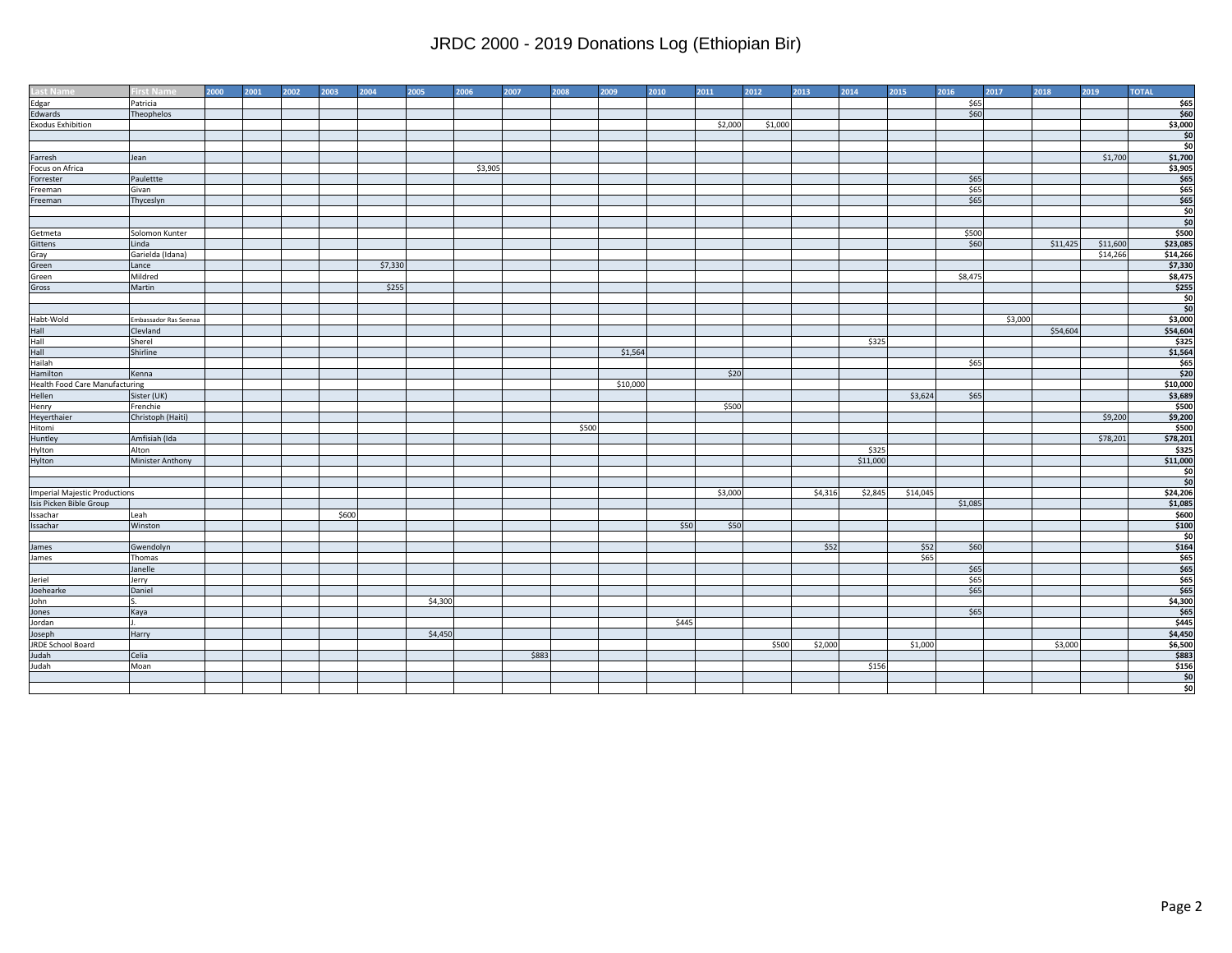| <b>Last Name</b>             | <b>First Name</b>            | 2000 | 2001 | 2002 | 2003 | 2004    | 2005      | 2006 | 2007     | 2008    | 2009     | 2010    | 2011    | 2012     | 2013     | 2014     | 2015  | 2016  | 2017     | 2018     | 2019     | <b>TOTAL</b>  |
|------------------------------|------------------------------|------|------|------|------|---------|-----------|------|----------|---------|----------|---------|---------|----------|----------|----------|-------|-------|----------|----------|----------|---------------|
| Kaiser                       | Christopher                  |      |      |      |      |         |           |      | \$4,250  |         |          | \$1,300 |         |          |          |          |       |       |          |          |          | \$5,550       |
| Karate Group                 |                              |      |      |      |      |         |           |      |          |         |          |         |         | \$250    |          |          |       |       |          |          |          | \$250         |
| Kefenste                     | Sister Idama                 |      |      |      |      |         |           |      |          |         |          |         |         |          |          |          |       |       |          | \$33,507 |          | \$33,507      |
| Kennedy                      |                              |      |      |      |      |         |           |      |          |         |          |         |         |          |          |          |       |       | \$500    |          |          | \$500         |
| Kings Highway & Sky Fire     |                              |      |      |      |      |         |           |      |          |         |          |         |         | \$600    |          |          |       |       |          |          |          | \$600         |
| King of Kings Fndtn          |                              |      |      |      |      |         |           |      |          | \$1,795 | \$1,250  |         | \$260   |          |          |          |       |       |          |          |          | \$3,305       |
| King Shillow Group           |                              |      |      |      |      |         |           |      |          |         |          |         |         |          |          |          |       | \$800 |          |          |          | \$800         |
| Kirkwood                     | Joseph                       |      |      |      |      |         |           |      |          |         |          |         |         |          |          |          |       | \$65  |          |          |          | \$65          |
|                              | Ras Kwintseb                 |      |      |      |      |         |           |      |          |         |          |         |         |          |          |          |       | \$104 |          |          |          | \$104         |
|                              |                              |      |      |      |      |         |           |      |          |         |          |         |         |          |          |          |       |       |          |          |          | şo            |
|                              |                              |      |      |      |      |         |           |      |          |         |          |         |         |          |          |          |       |       |          |          |          | \$0           |
| Larson                       | Laura                        |      |      |      |      |         |           |      |          |         |          |         |         | \$1,721  |          |          |       |       |          |          |          | \$1,721       |
|                              | Anthony                      |      |      |      |      |         |           |      |          |         |          |         |         |          |          |          |       |       |          |          | \$28,200 | \$28,200      |
| Lee<br>Lee                   | Maurice                      |      |      |      |      |         |           |      |          |         |          |         |         |          |          |          | \$200 | \$65  |          |          |          | \$265         |
|                              | Lena                         |      |      |      |      |         |           |      |          |         |          |         |         |          |          |          |       | \$65  |          |          |          | \$65          |
| Leemans                      | Paul                         |      |      |      |      |         | \$11,072  |      |          |         |          |         |         |          |          |          |       | \$125 |          |          |          | \$11,197      |
| Leoplepre                    | Gauthlerat                   |      |      |      |      |         |           |      |          |         |          |         |         |          |          |          | \$65  |       |          |          |          | \$65          |
| Le Reunion                   |                              |      |      |      |      |         | \$1,280   |      |          |         |          |         |         |          |          |          |       |       |          |          |          | \$1,280       |
| Levi<br>Levi<br>Levi         | Bro                          |      |      |      |      |         |           |      |          | \$500   |          |         |         |          |          |          |       |       |          |          |          | \$500         |
|                              | Byron                        |      |      |      |      |         |           |      |          | \$500   |          |         |         |          |          |          |       |       |          |          |          | \$500         |
|                              | Cherry Rock                  |      |      |      |      |         |           |      |          |         |          |         |         |          |          |          |       |       |          |          | \$2,800  | \$2,800       |
| Lewis                        | Paul                         |      |      |      |      |         |           |      |          |         |          |         |         |          |          |          |       | \$60  |          |          |          | \$60          |
| Linberg                      | Stacey                       |      |      |      |      |         |           |      |          |         | \$11,651 |         | \$4,194 |          |          |          |       |       |          |          |          | \$15,845      |
| Lion                         | Ras Irie                     |      |      |      |      |         |           |      |          |         |          | \$100   |         |          |          |          |       |       |          |          |          | \$100         |
| Lions Club (USA)             |                              |      |      |      |      |         |           |      |          |         |          |         |         |          | \$913    |          |       |       |          |          |          | \$913         |
| Livingston                   | Alton                        |      |      |      |      |         |           |      |          |         |          |         |         |          |          |          | \$52  |       |          |          |          | \$52          |
|                              |                              |      |      |      |      |         |           |      |          |         |          |         |         |          |          |          |       |       |          |          |          | \$0           |
|                              |                              |      |      |      |      |         |           |      |          |         |          |         |         |          |          |          |       |       |          |          |          | \$0           |
| Manchester Rotary Club       |                              |      |      |      |      |         |           |      |          |         |          |         | \$2,705 |          |          |          |       |       |          |          |          | \$2,705       |
| Marsh                        | Ricardo                      |      |      |      |      |         |           |      |          |         |          |         |         |          |          |          | \$156 | \$112 |          |          |          | \$268         |
| Martin                       | Desmond                      |      |      |      |      |         | \$1,700   |      |          |         |          |         |         |          |          | \$260    | \$52  | \$60  |          |          |          | \$2,072       |
| Matthew                      |                              |      |      |      |      |         |           |      |          | \$550   |          |         |         |          |          |          |       |       |          |          |          | \$550         |
|                              | Marti                        |      |      |      |      |         |           |      |          |         |          |         |         |          |          |          |       | \$100 |          |          |          | \$100         |
| Mayer<br>McDonald            | Marti                        |      |      |      |      |         |           |      |          |         |          |         |         |          |          | \$312    |       |       |          |          |          | \$312         |
|                              | Dr. Korida                   |      |      |      |      |         |           |      |          |         |          |         |         |          | \$10,000 |          |       |       |          |          |          | \$10,000      |
| Mekurya<br>Memo<br>Menefield | Leila                        |      |      |      |      |         |           |      |          |         |          |         |         |          |          |          |       | \$65  |          |          |          | \$65          |
|                              | Carlyle "RR"                 |      |      |      |      |         |           |      |          |         |          |         |         | \$65     |          |          |       |       |          |          |          | \$65          |
|                              | Reginald                     |      |      |      |      |         |           |      |          |         |          |         |         |          |          |          | \$213 | \$60  |          |          |          | \$273         |
| Mois                         | Katherine                    |      |      |      |      |         |           |      |          |         |          |         |         |          |          |          |       | \$60  |          |          |          | \$60          |
| Mois<br>Molk<br>Morrison     | Samuel                       |      |      |      |      |         |           |      |          |         |          |         |         |          |          |          |       | \$65  |          |          |          | \$65          |
|                              | Florence                     |      |      |      |      |         |           |      | \$6,287  |         |          |         |         |          |          |          |       |       |          |          |          | \$6,287       |
|                              | Nora                         |      |      |      |      |         |           |      |          |         |          |         |         |          |          |          |       | \$60  |          |          |          | \$60          |
| Mosillo                      | Nico                         |      |      |      |      |         |           |      |          |         |          |         |         |          | \$8,589  |          |       |       |          |          |          | \$8,589       |
| Motherland Int'l Relations   |                              |      |      |      |      |         |           |      | \$3,675  |         |          |         |         | \$1,500  |          |          |       |       |          |          |          | \$5,175       |
| Motherland Promotion         | (Jamaica)                    |      |      |      |      |         |           |      | \$34,497 |         |          |         |         | \$26,693 |          | \$24,055 |       |       | \$12,750 |          | \$15,750 | \$113,745     |
| Myrie                        | Claudia                      |      |      |      |      |         |           |      |          |         |          | \$1,012 |         |          |          |          |       |       |          |          |          | \$1,012       |
|                              | <b>Bob Marley Foundation</b> |      |      |      |      | \$8,289 | \$107,670 |      |          |         |          |         |         |          |          |          |       |       |          |          |          | \$115,959     |
|                              |                              |      |      |      |      |         |           |      |          |         |          |         |         |          |          |          |       |       |          |          |          | \$0           |
|                              |                              |      |      |      |      |         |           |      |          |         |          |         |         |          |          |          |       |       |          |          |          | $\frac{1}{2}$ |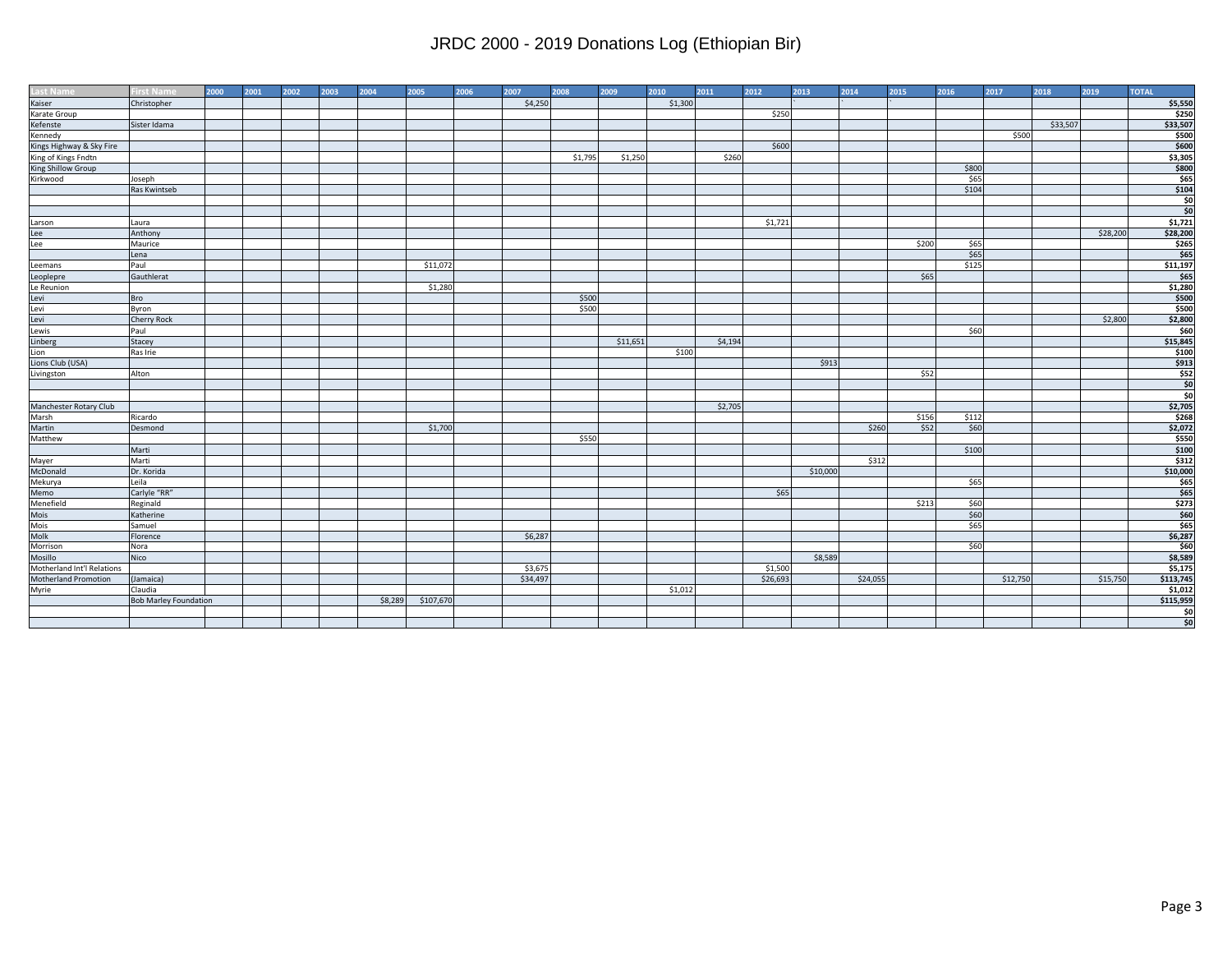| <b>Last Name</b>                                                                           | <b>First Name</b> | 2000 | 2001 | 2002    | 2003    | 2004     | 2005     | 2006     | 2007 | 2008  | 2009 | 2010    | 2011    | 2012    | 2013    | 2014    | 2015    | 2016     | 2017     | 2018    | 2019      | <b>TOTAL</b>   |
|--------------------------------------------------------------------------------------------|-------------------|------|------|---------|---------|----------|----------|----------|------|-------|------|---------|---------|---------|---------|---------|---------|----------|----------|---------|-----------|----------------|
| National Geography                                                                         |                   |      |      |         |         |          |          |          |      |       |      |         |         |         |         |         |         |          |          |         | \$117,000 | \$117,000      |
| NURO (Germany)                                                                             |                   |      |      |         |         | \$10,587 | \$10,300 |          |      |       |      |         |         |         |         |         |         |          |          |         |           | \$20,887       |
|                                                                                            |                   |      |      |         |         |          |          |          |      |       |      |         |         |         |         |         |         |          |          |         |           | şo             |
|                                                                                            |                   |      |      |         |         |          |          |          |      |       |      |         |         |         |         |         |         |          |          |         |           | $\frac{1}{50}$ |
| O'Brian                                                                                    | Sarah             |      |      |         |         |          |          |          |      |       |      |         |         |         |         |         | \$3,518 | \$72,352 |          |         |           | \$75,870       |
|                                                                                            |                   |      |      |         |         |          |          |          |      |       |      |         |         |         |         |         |         |          |          |         |           | \$0            |
|                                                                                            |                   |      |      |         |         |          |          |          |      |       |      |         |         |         |         |         |         |          |          |         |           | \$0            |
|                                                                                            | <b>Bro</b>        |      |      |         |         |          |          | \$20,000 |      |       |      |         |         |         |         |         |         |          |          |         |           | \$20,000       |
|                                                                                            | Damir             |      |      |         |         |          |          |          |      |       |      |         |         |         |         |         |         | \$65     |          |         |           | \$65           |
|                                                                                            |                   |      |      |         |         |          | \$6,000  |          |      |       |      |         |         |         |         |         |         |          |          |         |           | \$6,000        |
|                                                                                            | M                 |      |      |         |         |          |          |          |      |       |      |         |         |         | \$3,000 |         |         |          |          |         |           | \$3,000        |
| Pablo (Canada)<br>Pascal<br>Pepsi Cola<br>Phillips<br>Phillpotts<br>Phillpotts<br>Pimental | Karl              |      |      | \$1,128 | \$1,613 |          |          |          |      |       |      |         |         | \$500   |         |         |         |          |          |         |           | \$3,241        |
|                                                                                            | Sherifa           |      |      |         |         |          |          |          |      |       |      |         |         |         |         |         |         |          |          | \$3,252 |           | \$3,252        |
|                                                                                            | Margaret          |      |      |         |         |          |          |          |      |       |      |         |         |         |         |         | \$52    | \$60     |          |         |           | \$112          |
| Pittman                                                                                    | Crystal           |      |      |         |         |          |          |          |      |       |      | \$1,105 | \$6,950 | \$135   | \$2,355 | \$5,800 | \$4,700 | \$117    |          |         |           | \$21,162       |
| Pittman                                                                                    | Salomon           |      |      |         |         |          |          |          |      |       |      |         |         | \$65    |         |         |         |          |          |         |           | \$65           |
| Playter                                                                                    | Mark              |      |      |         |         |          |          |          |      |       |      |         |         |         |         |         |         | \$60     |          |         |           | \$60           |
| Jah Porter United Love                                                                     |                   |      |      |         |         |          |          |          |      |       |      |         |         |         |         |         |         |          | \$20,000 |         |           | \$20,000       |
| Positive Action                                                                            |                   |      |      |         |         |          |          |          |      |       |      |         |         |         |         |         |         |          |          | \$7,200 |           | \$7,200        |
| <b>Priest Paul</b>                                                                         |                   |      |      |         |         |          |          |          |      | \$400 |      |         |         |         |         |         |         |          |          |         |           | \$400          |
| PTA School Fundraising                                                                     |                   |      |      |         |         |          |          |          |      |       |      |         | \$4,255 | \$4,255 |         |         |         |          |          |         |           | \$8,510        |
|                                                                                            |                   |      |      |         |         |          |          |          |      |       |      |         |         |         |         |         |         |          |          |         |           | $\frac{1}{2}$  |
|                                                                                            |                   |      |      |         |         |          |          |          |      |       |      |         |         |         |         |         |         |          |          |         |           | \$0            |
|                                                                                            | Queetsel          |      |      |         |         |          |          |          |      |       |      |         |         |         |         |         |         | \$65     |          |         |           | \$65           |
|                                                                                            |                   |      |      |         |         |          |          |          |      |       |      |         |         |         |         |         |         |          |          |         |           | \$0            |
|                                                                                            |                   |      |      |         |         |          |          |          |      |       |      |         |         |         |         |         |         |          |          |         |           | \$0            |
| Ransom                                                                                     | Robert            |      |      |         |         |          |          |          |      |       |      |         |         |         |         |         |         | \$10,000 |          |         |           | \$10,000       |
|                                                                                            | Ras Ibi (Texas)   |      |      |         |         |          |          |          |      |       |      |         |         |         |         |         |         | \$1,000  |          |         |           | \$1,000        |
|                                                                                            |                   |      |      |         |         |          |          |          |      |       |      |         |         |         |         |         |         |          |          | \$8,200 |           | \$8,200        |
|                                                                                            | Ahon L.           |      |      |         |         |          |          |          |      |       |      |         |         |         |         |         |         | \$60     |          |         |           | \$60           |
|                                                                                            | Walter            |      |      |         |         |          |          |          |      |       |      |         |         |         |         |         |         |          |          | \$1,000 |           | \$1,000        |
|                                                                                            | Emily             |      |      |         |         |          |          |          |      |       |      | \$200   |         |         |         |         |         |          |          |         |           | \$200          |
|                                                                                            | Danny             |      |      |         |         |          |          |          |      |       |      |         |         |         |         |         |         | \$325    |          |         |           | \$325          |
| Reggae in the Rift Valley<br>Rickett<br>Rin<br>Roboteau<br>Rogers<br>Rose<br>Ruase         | Ras Wayne         |      |      |         |         |          |          |          |      |       |      |         | \$1,650 |         |         |         |         |          |          |         |           | \$1,650        |
|                                                                                            | Josiah (Idana)    |      |      |         |         |          |          |          |      |       |      |         |         |         |         |         |         |          |          |         | \$29,069  | \$29,069       |
|                                                                                            |                   |      |      |         |         |          |          |          |      |       |      |         |         |         |         |         |         |          |          |         |           | \$0            |
|                                                                                            |                   |      |      |         |         |          |          |          |      |       |      |         |         |         |         |         |         |          |          |         |           | \$0            |